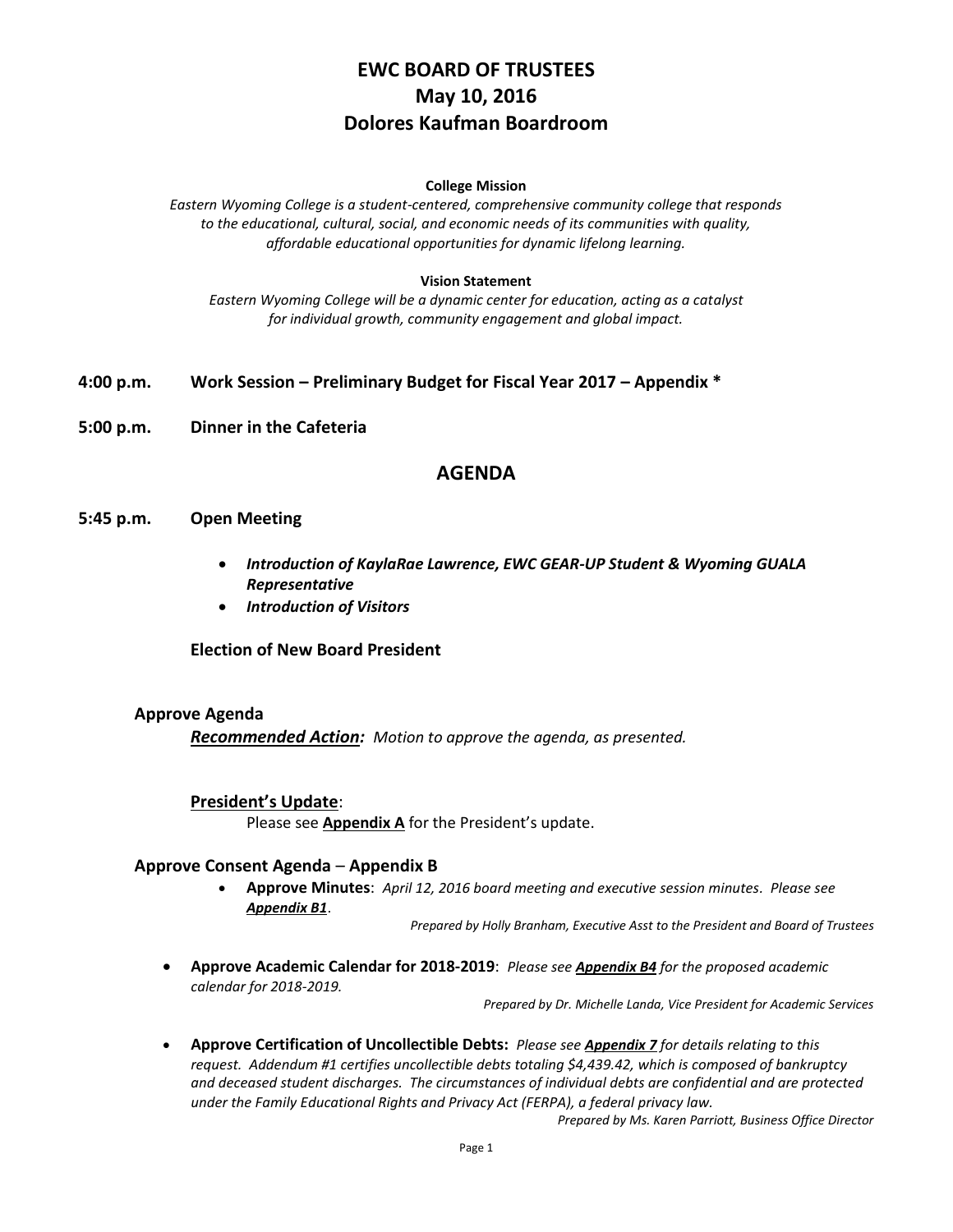**Approve Request for June Public Hearing on Final Budget for FY-2016***: Pursuant to W.S. 16-4-112, a public hearing will be held on Thursday, June 30, 2016 at 10:00 a.m. on EWC's main campus in the Dolores Kaufman Boardroom, Room 274, of the Eastern Wyoming College Tebbet Classroom Building, for the purpose of soliciting public comments on proposed transfers of unexpended and unencumbered appropriations within the Current, Endowment, and Plant Funds for the fiscal year ending June 30, 2016. Please see Appendix B10 for details.*

*Prepared by Mr. Ron Laher, Vice President for Administrative Services*

 **Approve Request to Schedule Public Hearing for Renewal of the One-Half Mill Levy for FY 2017 and FY 2018***: A notice of intent has been prepared and it is shown in Appendix B11, along with relevant state statutes. Approval of this assessment will be considered within the final FY-2017 College Budget that will be presented to the Board in July. A public hearing is scheduled for June 30, 2016 at 10:00 a.m. in the Dolores Kaufman Boardroom.*

*Prepared by Mr. Ron Laher, Vice President for Administrative Services*

- **Approve Renewal of Goshen Community Theatre Agreement**: *GCT agrees to pay a facility use fee equivalent to \$95 per performance, effective with the signing date of the agreement. Currently, the fee is \$85 per performance. The agreement has no set expiration date, but either party may terminate the agreement by tendering advance written notice. EWC will review the terms of this agreement annually to ensure fairness to both parties. Please refer to Appendix B12 for further details. Prepared by Mr. Ron Laher, Vice President for Administrative Services*
- **Approve Lease Agreement between EWC and EWC Foundation for Nighswonger Property***: The proposed lease agreement may be found in Appendix B13. This extends the original Nighswonger property lease that will expire on June 30, 2016. The new lease agreement is for a five-year term beginning July 1, 2016. It automatically renews for five successive one-year terms thereafter, but may be terminated any time with the required notice. The agreement has been reviewed by College legal counsel. Prepared by Mr. Ron Laher, Vice President for Administrative Services*
- **Approve Bid for Fan Coil Renovation Project**: *In a public bid opening held on April 26, 2016 and in response to an advertised invitation to bid, Valley Plumbing & Heating submitted the sole bid for \$59,556, which covers labor and materials per engineering specifications and drawings to replace selected fan coil heating units in the Veterinary Technology Building. This project is funded by restricted major maintenance state funding and is an ongoing effort to improve classroom and laboratory learning environments. Prepared by Mr. Ron Laher, Vice President for Administrative Services*
- **Approve Resignation of Josh McDaniels, Math Instructor**: *Josh McDaniels has submitted his letter of resignation effective at the end of his current contract.*

*Prepared by Mr. Ed Meyer, Director of Human Resources*

 **Approve Resignation of Larry Curtis, Criminal Justice Instructor**: *Larry Curtis has notified us of his intent to retire effective at the end of his current contract.*

*Prepared by Mr. Ed Meyer, Director of Human Resources*

*Trustees, please feel free to contact Dr. Patterson prior to the board meeting regarding any questions concerning the consent agenda.*

*Recommended Action: Motion to approve the consent agenda, as presented.*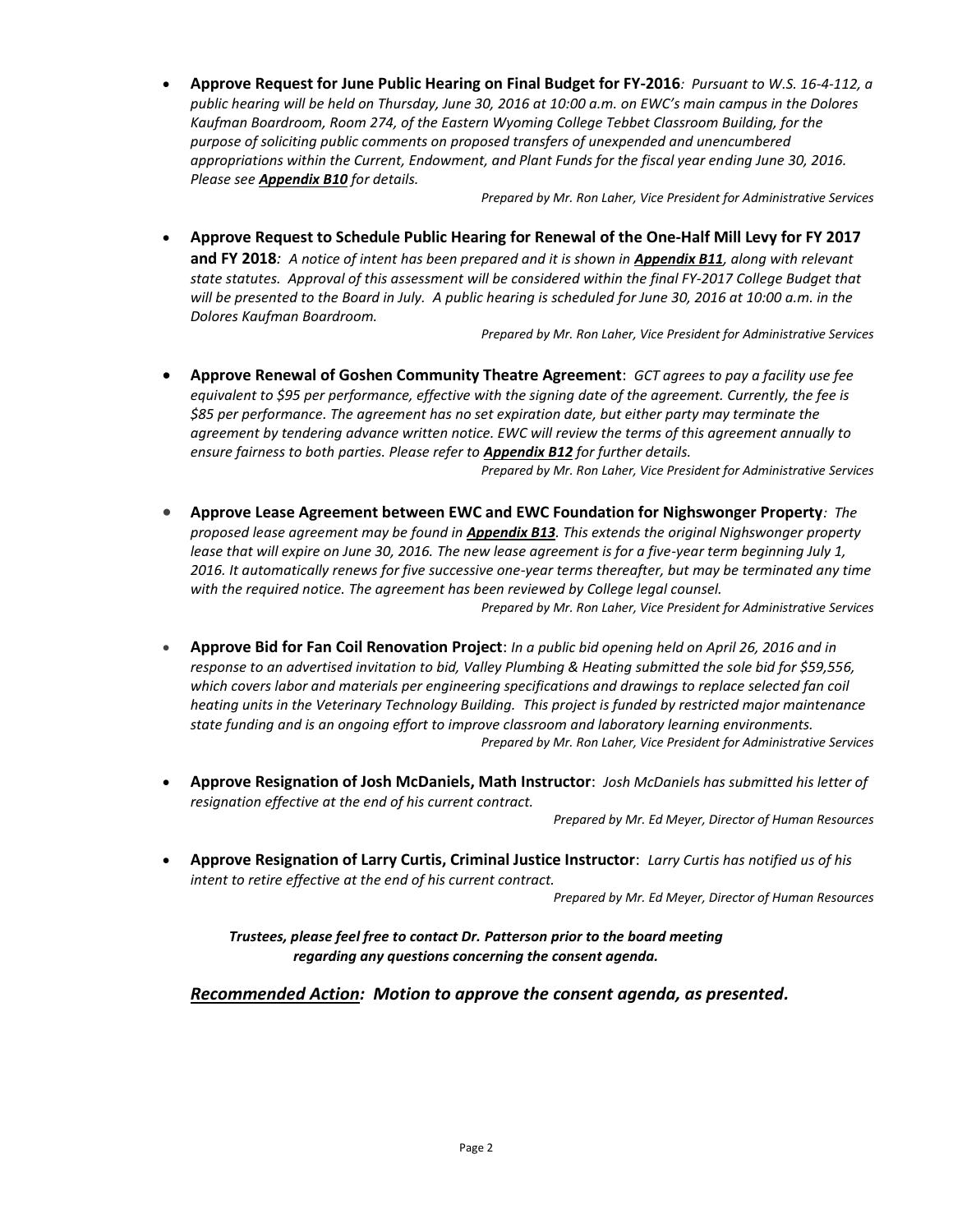## **Action Items**

### **Approve Financial Report**

Please see **Appendix C** for the written financial report and the construction projects update.

*Prepared by Mr. Ron Laher, Vice President for Administrative Services*

### *Recommended Action: Motion to approve the financial report, as presented.*

### **Approve Fiscal Year 2017 Preliminary College Budget**

Please see **Appendix D** for the FY-2017 Preliminary Budget. *Prepared by Mr. Ron Laher, Vice President for Administrative Services*

### *Recommended Action: Motion to approve the FY-2017 Preliminary College Budget, as presented.*

## **Approve Appointment of Christine Chesser to the Position of Lead Cosmetology Instructor and Department Head**

In accordance with Personnel Policy 3.2 the Selection Committee recommends, Vice President Landa endorses, and President Patterson concurs, the Board of Trustees approve the appointment and new-hire of Christine Chesser to this position.

*Prepared by Mr. Ed Meyer, Director of Human Resources*

### *Recommended Action: Motion to approve the appointment of Christine Chesser to the position of Lead Cosmetology Instructor, as presented.*

### **Approve Appointment of Jeremy Christensen to the Position of Communications Instructor and Speech and Debate Coach**

In accordance with Personnel Policy 3.2 the Selection Committee recommends, Vice President Landa endorses, and President Patterson concurs, the Board of Trustees approve the appointment and new-hire of Jeremy Christensen to this position.

*Prepared by Mr. Ed Meyer, Director of Human Resources*

## *Recommended Action: Motion to approve the appointment of Jeremy Christensen to the position of Communications Instructor and Speech and Debate Coach, as presented.*

### **Approve Appointment of Margaret Farley to the Position of Associate Vice President for Converse County – Douglas Campus**

In accordance with Personnel Policy 3.2 the Selection Committee recommends, Vice President Landa endorses, and President Patterson concurs, the Board of Trustees approve the appointment and new-hire of Margaret Farley to this position.

*Prepared by Mr. Ed Meyer, Director of Human Resources*

## *Recommended Action: Motion to approve the appointment of Margaret Farley to the position of Associate Vice President for Converse County – Douglas Campus, as presented.*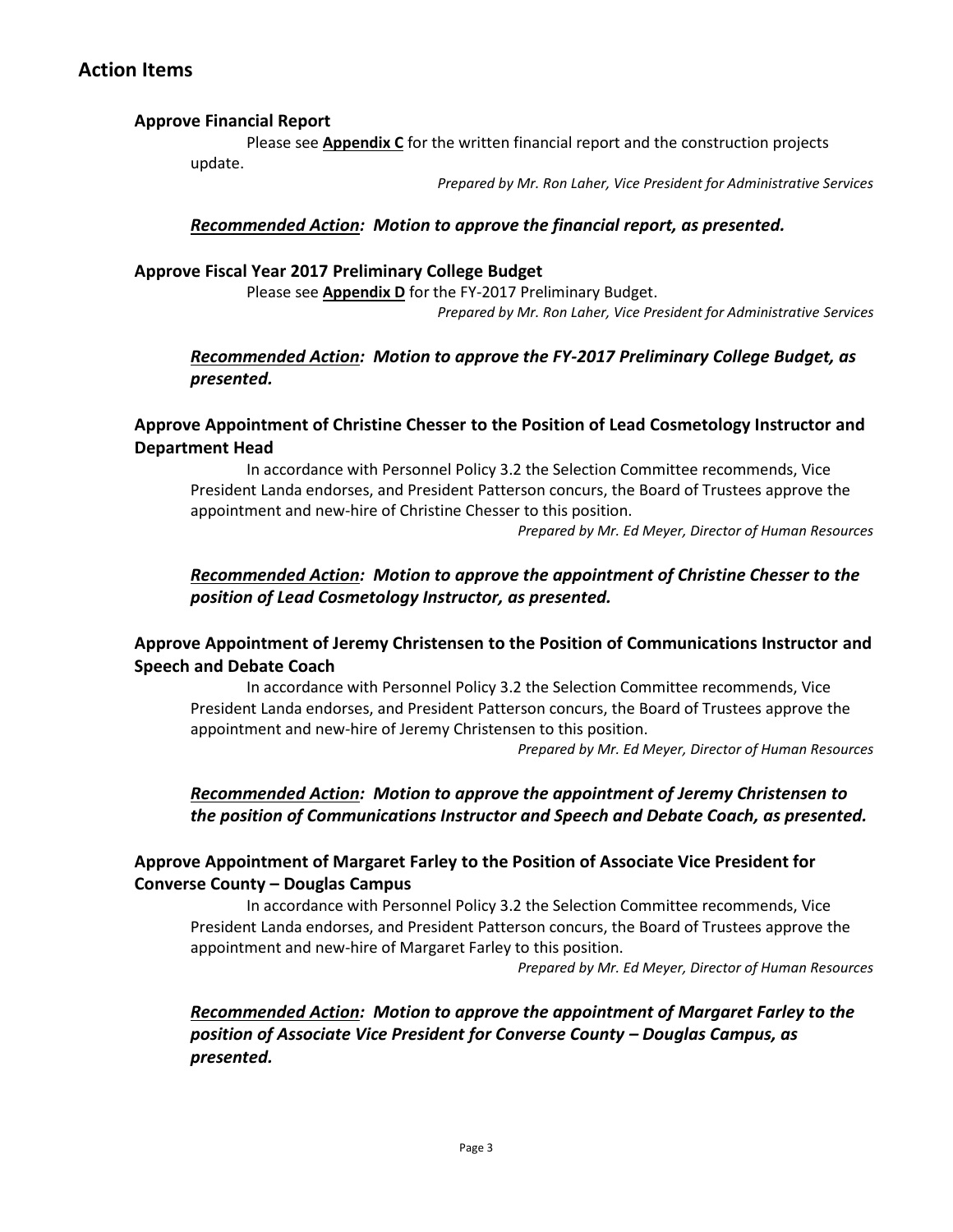## **Approve Appointment of Roger Humphrey to the Position of Associate Vice President for Outreach**

In accordance with Personnel Policy 3.2 the Selection Committee recommends, Vice President Landa endorses, and President Patterson concurs, the Board of Trustees approve the appointment and new-hire of Roger Humphrey to this position.

*Prepared by Mr. Ed Meyer, Director of Human Resources*

## *Recommended Action: Motion to approve the appointment of Roger Humphrey to the position of Associate Vice President for Outreach, as presented.*

### **Approve Submission of Ag Facility Construction Grant**

EWC has been exploring the possibility of receiving \$1.5 million through a 50/50 matching grant from the U.S. Economic Development Administration (EDA). The grant will help finance the construction of the proposed ATEC facility. A preapplication was submitted in April, which was approved by the EDA, and EWC was invited to be an applicant for the full grant application. EWC looks to complete the full application by June 1. The grant will match completed private fundraising and bond proceeds designated towards ATEC. Please see **Appendix E** for the preliminary application, which was developed collaboratively with EWC Ag faculty and community advisors.

> *Prepared by Ron Laher, Vice President for Administrative Services and John Hansen, Director of Institutional Development*

### *Recommended Action: Motion to approve submission of the Ag Facility construction grant, as presented.*

#### **Consider Special Board Meeting for Personnel Appointments**

We are requesting consideration of a special board meeting to be held on May 31, at 5:00 p.m. for approval of personnel appointments.

*Prepared by Holly Branham, Executive Asst to the President/Board of Trustees*

### *Recommended Action: Motion to approve a special board meeting on May 31, 2016 at 5:00 p.m., as presented.*

## **INFORMATION ITEMS**

#### **Student Services Update**:

Please see **Appendix F** for the Student Services update. *Prepared by Dr. Rex Cogdill, Vice President for Student Services*

#### **Academic Services Update**:

Please see **Appendix G** for the Academic Services update.

*Prepared by Dr. Michelle Landa, Vice President for Academic Services*

#### **College Relations Update**:

Please see **Appendix H** for the College Relations update.

*Prepared by Ms. Tami Afdahl, Director of College Relations*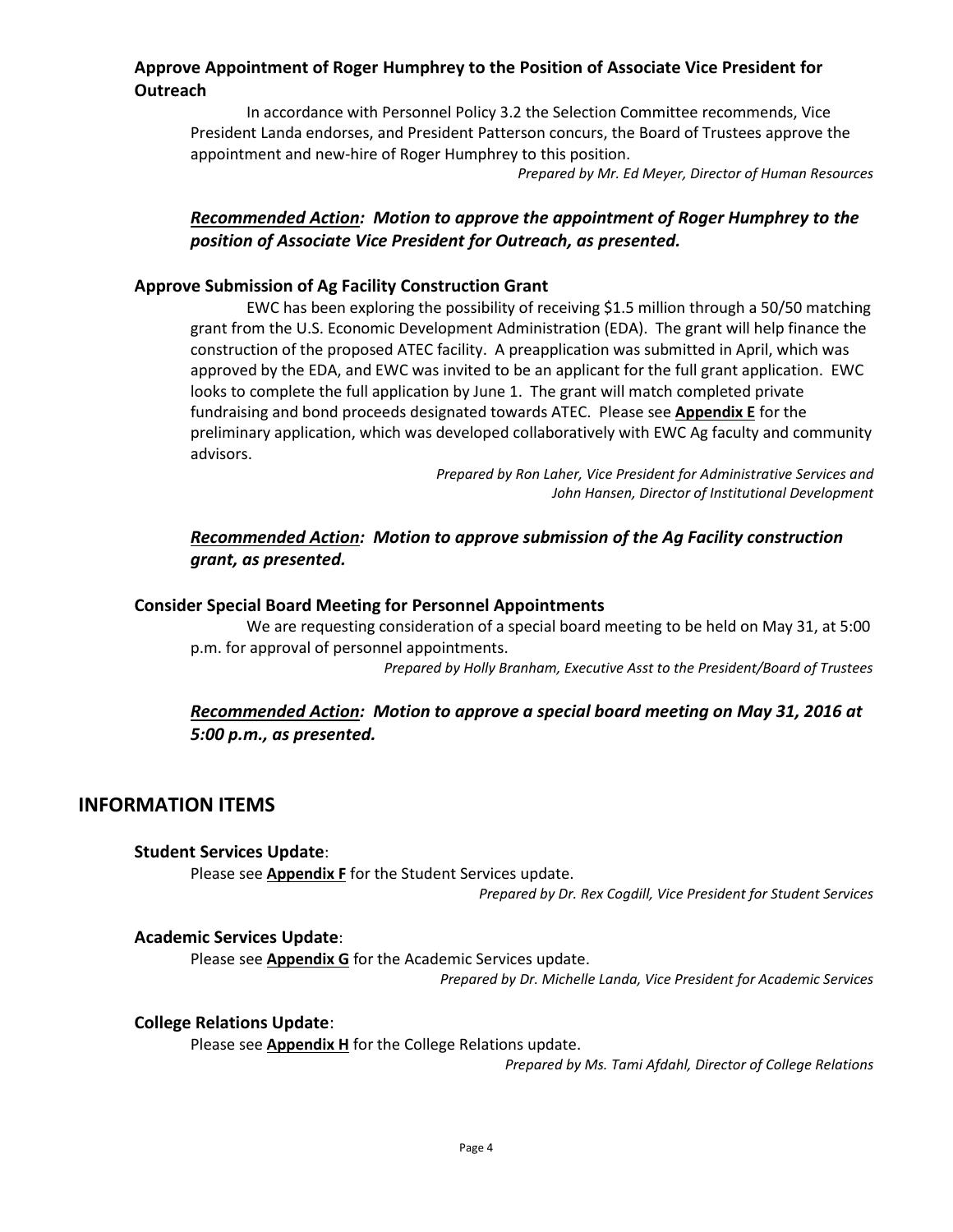### **Faculty Senate Update**:

The Faculty Senate recently held elections and the following faculty were selected to represent their respective areas. Officer elections are scheduled for Tuesday, May 10, and we will share the results at the Board meeting.

- Health Technology and PE Cluster- Julie Sherbeyn
- Education and Social Science Cluster- Kate Steinbock
- Art, English, Communication, and Criminal Justice Cluster- Kelly Strampe
- Agriculture and Business Cluster- Jennifer Minks
- Douglas Cluster- Sherri Warren
- Vet Tech Cluster- Colleen Mitchell
- Math and Science Cluster- Bob Creagar
- Cosmetology, Computers, and Welding Cluster- Amanda Asmus

The Faculty Senate will also host a picnic bidding farewell to our departing colleagues and friends and celebrating the conclusion of the Spring 2016 semester.

Burgers, hot dogs, condiments, plates, and utensils will be provided for a barbeque on Monday, May 9, beginning at 4:30 pm at the large picnic shelter at Pioneer Park. You and your families are invited to attend.

*Prepared by Ms. Heidi Edmunds, Faculty Senate President*

#### **Institutional Development Update**:

- **•** Economic Development Agency Grant
- Power Grant Initiatives
- Distinguished Alumnus

*Prepared by Mr. John Hansen, Director of Institutional Development*

### **Staff Alliance Update**:

The Staff Alliance is planning to host a summer social for all staff members to kick off the summer session. We are very appreciative of the general meeting that Dr. Rick Patterson and Trustee John Patrick will be hosting on Tuesday afternoon to provide information and to answer any questions employees may have about the upcoming budget situation.

*Prepared by Ms. Mai Lee Olsen, Staff Alliance President*

#### **Revised Administrative Rules**:

**Administrative Rule 3.18.3 Flexible Benefits Plan**: The proposed changes to Administrative Rule 3.18.3 Flexible Benefit Plan consist of replacing the dollar amount with "the amount determined by IRS guidelines." The revisions have been highlighted in red. The Administrative Rule can be found in **Appendix I**.

**Administrative Rule 6.4.1 Computer Use Procedures**: The proposed changes to Administrative Rule 6.4.1 consist mainly of changing "students" to "users" and adding Library patrons to the list of those being granted account access to College computers. The revisions have been highlighted in red. The Administrative Rule can be found in **Appendix J**.

#### **Trustee Topics**

#### **Reminders:**

- o **May 19-20:** Joint Retreat of the Board of Trustees and the Foundation Board of Directors – Agenda for meeting **Appendix K**
- o **June 2-3:** Governance Institute on Student Success Attending for EWC: Marilyn Fisher, Mike Varney and John Patrick. (See **Appendix L** for Institute agenda)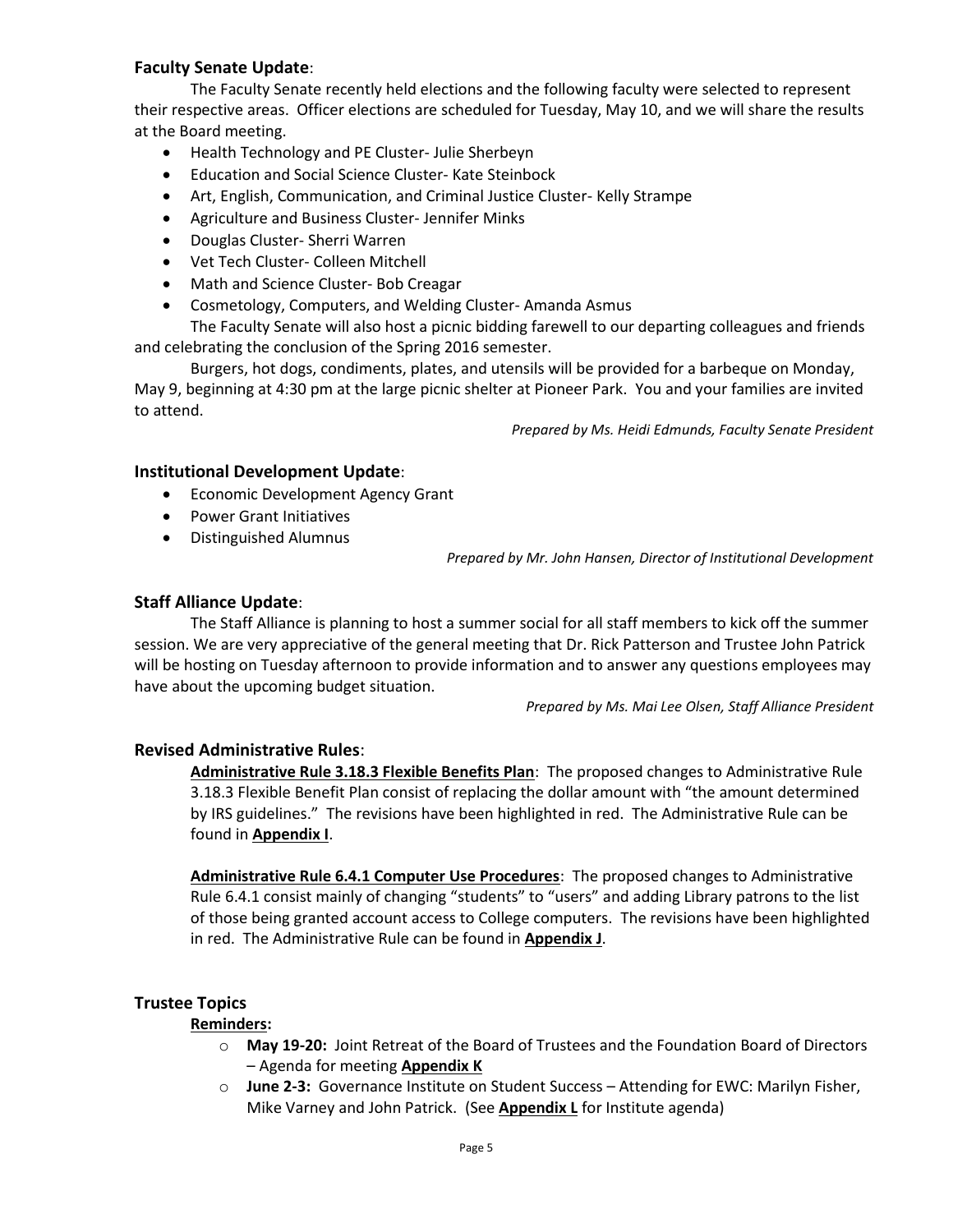*Recommended Action: Motion to approve adjourning to executive session to discuss personnel.*

**Adjournment**